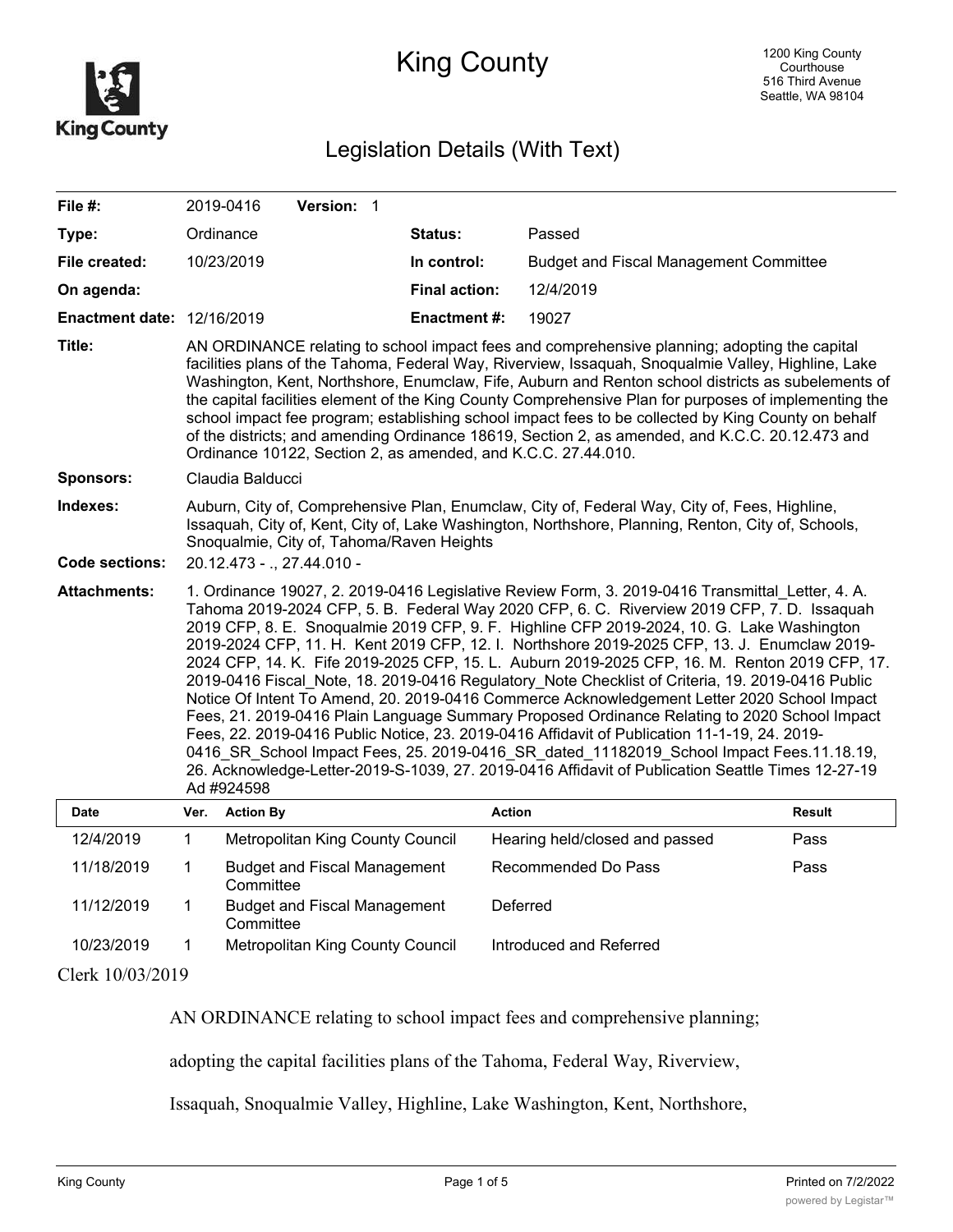Enumclaw, Fife, Auburn and Renton school districts as subelements of the capital facilities element of the King County Comprehensive Plan for purposes of implementing the school impact fee program; establishing school impact fees to be collected by King County on behalf of the districts; and amending Ordinance 18619, Section 2, as amended, and K.C.C. 20.12.473 and Ordinance 10122, Section 2, as amended, and K.C.C. 27.44.010.

## STATEMENT OF FACTS:

1. Chapter 36.70A RCW and chapter 82.02 RCW authorize the collection of impact fees for new development to provide public school facilities to serve the new development.

2. Chapter 82.02 RCW requires that impact fees may only be collected for public facilities that are addressed in a capital facilities element of a comprehensive land use plan.

3. King County adopted Ordinances 9785 and 10162 for the purposes of implementing chapter 82.02 RCW.

4. The Tahoma School District, Federal Way School District, Riverview School District, Issaquah School District, Snoqualmie Valley School District, Highline School District, Lake Washington School District, Kent School District, Northshore School District, Enumclaw School District, Fife School District, Auburn School District and Renton School District have previously entered into interlocal agreements with King County for the collection and distribution of school impact fees. Each of these school districts, through this ordinance, seeks to renew its capital facilities plan for adoption as a subelement of the capital facilities element of the King County Comprehensive Plan.

5. Consistent with K.C.C. 21A.28.154, the school technical review committee met on June 13, 2019, to review each school district's capital facilities plan, enrollment projections, standard of service, the district's overall capacity for the next six years to ensure consistency with the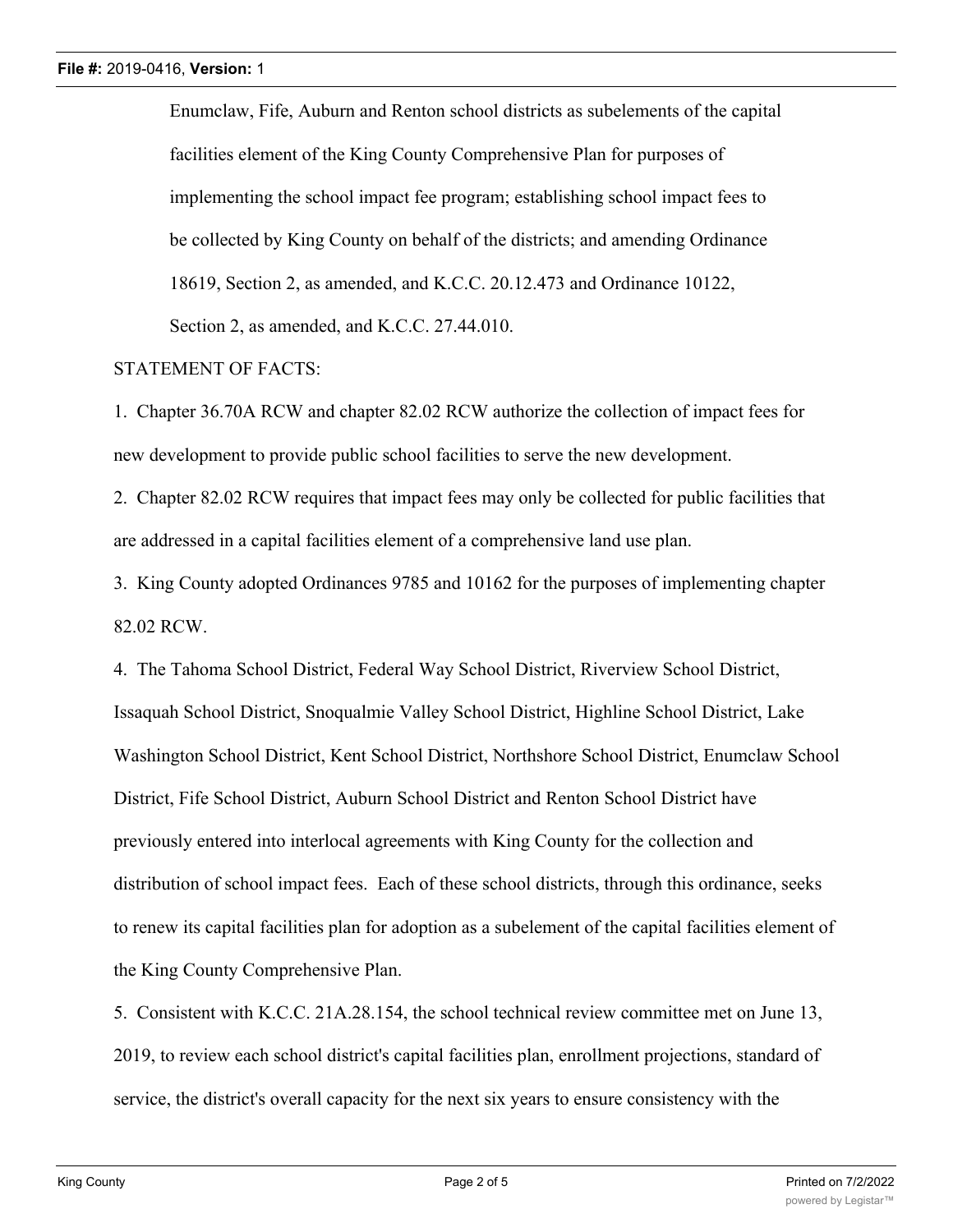Growth Management Act, with the King County Comprehensive Plan and adopted community and subarea plans and with the district's calculation and rationale for proposed impact fees. The committee concluded that the plans attached to this ordinance accurately reflect the districts' facilities status and concurred with the calculation and rationale for the impact fees.

6. Washington State Environmental Policy Act review of the capital facilities plans was conducted by the districts as lead agency on behalf of King County, which resulted in Determinations of Nonsignificance.

BE IT ORDAINED BY THE COUNCIL OF KING COUNTY:

SECTION 1. This ordinance is adopted to implement King County Comprehensive Plan policies, the Washington State Growth Management Act and King County Ordinance 10162, with respect to the Tahoma School District, Federal Way School District, Riverview School District, Issaquah School District, Snoqualmie Valley School District, Highline School District, Lake Washington School District, Kent School District, Northshore School District, Enumclaw School District, Fife School District, Auburn School District and Renton School District. This ordinance is necessary to address identified impacts of development on the districts to protect the public health, safety and welfare, and to implement King County's authority to impose school impact fees under RCW 82.02.050 through 82.02.080.

SECTION 2. Ordinance 18619, Section 2, as amended, and K.C.C. 20.12.473 are each hereby amended to read as follows:

The following school district capital facilities plans are adopted as subelements of the capital facilities element of the King County Comprehensive Plan and are incorporated in this section by reference:

A. The Tahoma School District No. 409 Capital Facilities Plan ((2018 to 2023)) 2019-2024, adopted (( June 26, 2018)) June 25, 2019, which is included in Attachment A to ((Ordinance 18834)) this ordinance;

B. The Federal Way Public Schools Capital Facilities Plan ((2019)) 2020, adopted ((July 24, 2018)) July 23, 2019, which is included in Attachment B to ((Ordinance 18834)) this ordinance;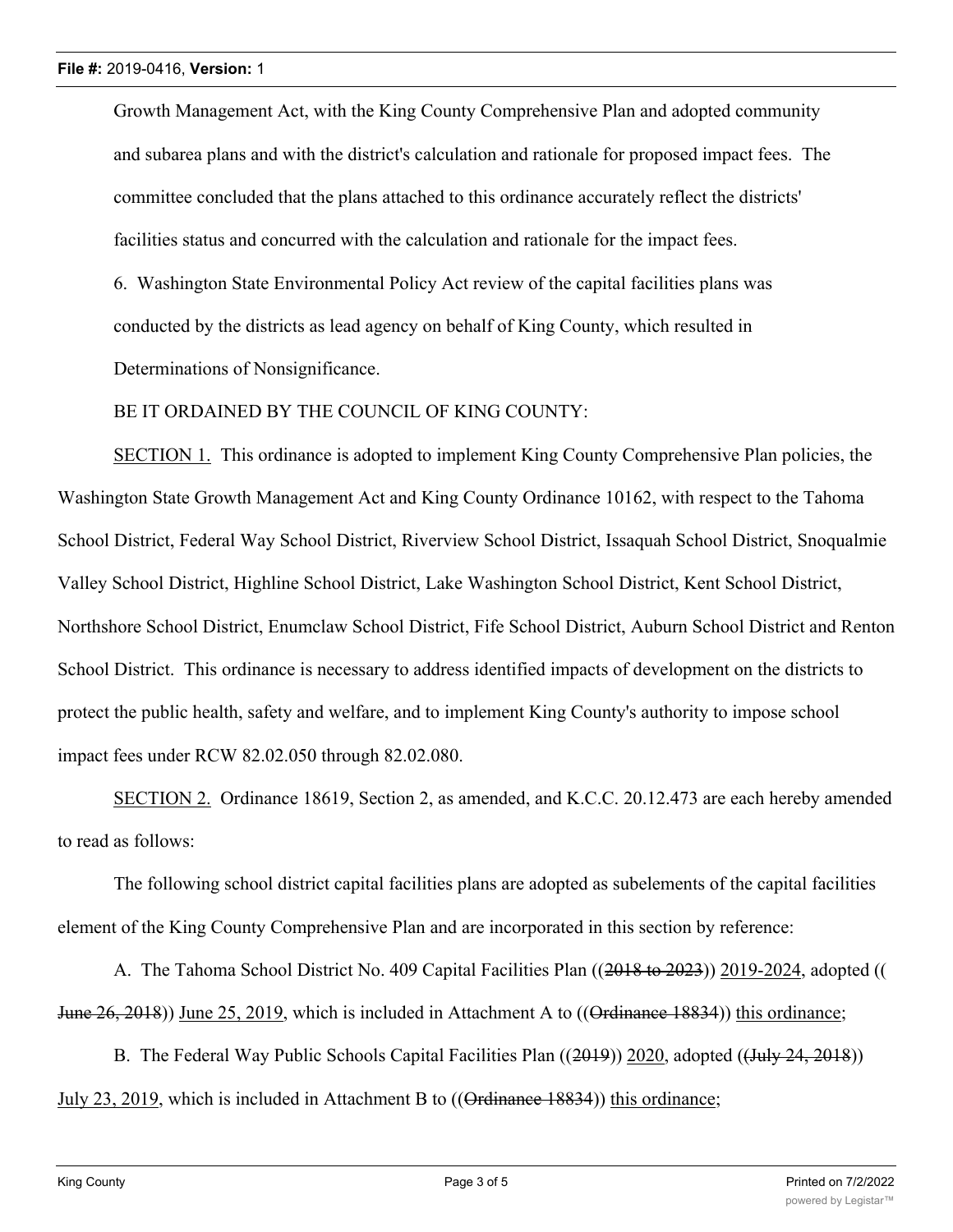C. The Riverview School District No. 407 ((2018)) 2019 Capital Facilities Plan, adopted ((June  $12$ , 2018)) June 25, 2019, which is included in Attachment C to ((Ordinance 18834)) this ordinance;

D. The Issaquah School District No. 411 ((2018)) 2019 Capital Facilities Plan, adopted ((May, 23, 2018) )) May 22, 2019, which is included in Attachment D to ((Ordinance 18834)) this ordinance;

E. The Snoqualmie Valley School District No. 410 Capital Facilities Plan ((2018)) 2019, adopted (( June 7, 2018)) June 6, 2019, which is included in Attachment E to ((Ordinance 18834)) this ordinance;

F. The Highline School District No. 401 Capital Facilities Plan ((2018-2023) 2019-2024, adopted (( July 18, 2018)) July 10, 2019, which is included in Attachment F to  $((Q_1 - 18834))$  this ordinance;

G. The Lake Washington School District No. 414 Six-Year Capital Facilities Plan ((2018-2023))

2019-2024, adopted ((June 25, 2018)) June 10, 2019, which is included in Attachment G to ((Ordinance 18834) )) this ordinance;

H. The Kent School District No. 415 ((Capital Facilities Plan 2018-2019 - 2023-2024)) Six-Year Capital Facilities Plan 2018-19 through 2024-25, adopted ((June 27, 2018)) June 12, 2019, which is included in Attachment H to ((Ordinance 18834)) this ordinance:

I. The Northshore School District No. 417 Capital Facilities Plan ((2018-2024)) 2019-2025, adopted (( June 25, 2018)) July 8, 2019, which is included in Attachment I to ((Ordinance 18834)) this ordinance; J. The Enumclaw School District No. 216 Capital Facilities Plan ((2018-2023)) 2019-2024, adopted (( July 16, 2018)) July 15, 2019, which is included in Attachment J to ((Ordinance 18834)) this ordinance;

K. The Fife School District No. 417 Capital Facilities Plan ((2018-2024)) 2019-2025, adopted ((July 30, 2018)) July 29, 2019, which is included in Attachment K to ((Ordinance 18834)) this ordinance;

L. The Auburn School District No. 408 Capital Facilities Plan ((2018 through 2024)) 2019 through 2025, adopted ((June 11, 2018)) June 24, 2019, which is included in Attachment L to ((Ordinance 18834)) this ordinance; and

M. The Renton School District No. 403 ((2018)) 2019 Capital Facilities Plan, adopted ((June 6, 2018))